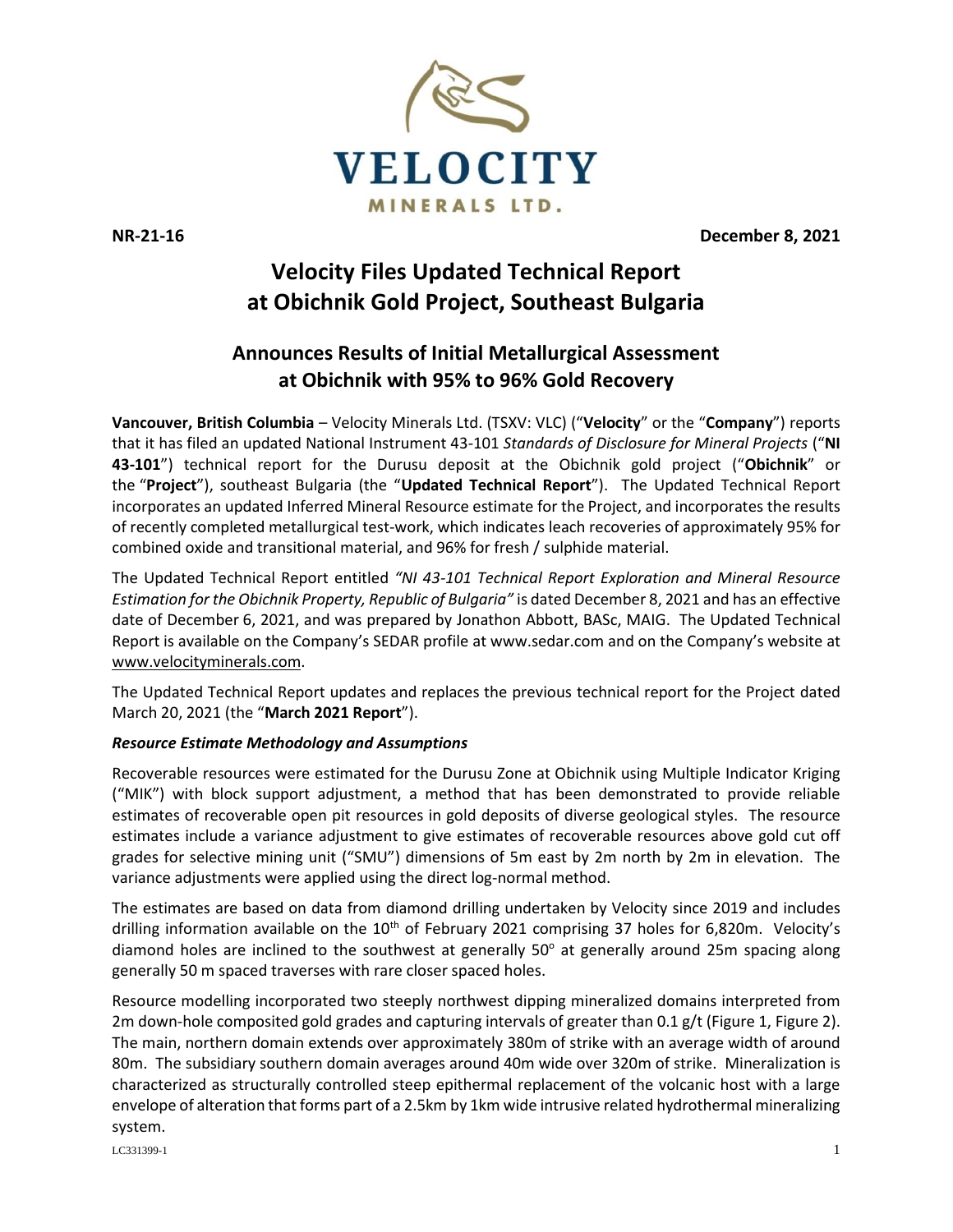Model blocks are categorized by oxidation zone from triangulated surfaces representing the base of complete oxidation and top of fresh rock interpreted from geological logging of Velocity's diamond holes. Within the resource area the depth to the base of complete oxidation averages around 55m, with fresh rock occurring at an average depth of around 68m.

Bulk densities of 2.30, 2.50 and 2.55 tonnes per cubic metre were assigned to completely oxidized, transitional and fresh material respectively on the basis of 30 immersion density measurements performed by Velocity on diamond drill core samples.

All class grades were for MIK modelling determined from bin mean grades with the exception of the upper bins, which were reviewed on a case by case basis for each mineralized domain/oxidation zone subset and bin grades selected on the basis of bin mean, or median with or without exclusion of high grade composites. This approach was adopted to reduce the impact of a small number of outlier composites.

[Table 1](#page-1-0) show the Inferred Mineral Resource estimates for Durusu and Table 2 shows the estimates by oxidation zone. The figures in these tables are rounded to reflect the precision of the estimates and include rounding errors.

The Updated Technical Report reports Mineral Resources within an optimized pit shell generated with the parameters shown in [Table 3.](#page-1-1) These parameters were derived from recent metallurgical test-work performed on samples of Durusu mineralization as described below and the parameters used for generating the pit shell constraining Mineral Resource estimates for Velocity's Rozino deposit, for which evaluation is more advanced than Durusu. The gold price of \$US 1,500/oz was selected from the trailing five-year average gold price with appropriate rounding. These parameters generate a gold cut-off grade of 0.3 g/t for oxide, transitional and fresh mineralization and this cut-off was selected for Mineral Resource reporting.

| Effective date of estimates: 6 <sup>th</sup> December 2021 |                |                |  |  |  |
|------------------------------------------------------------|----------------|----------------|--|--|--|
| Cut off grade 0.3 g/t Au                                   |                |                |  |  |  |
| Tonnes (Mt)                                                | Grade (Au g/t) | Metal (Au koz) |  |  |  |
| ວ າ                                                        |                | 1 ว ว          |  |  |  |

#### <span id="page-1-0"></span>**Table 1: Durusu Inferred Mineral Resource estimates**

| Effective date of estimates: 6 <sup>th</sup> December 2021 |             |                |                |  |  |  |  |
|------------------------------------------------------------|-------------|----------------|----------------|--|--|--|--|
| Cut off grade 0.3 g/t Au                                   |             |                |                |  |  |  |  |
| Zone                                                       | Tonnes (Mt) | Grade (Au g/t) | Metal (Au koz) |  |  |  |  |
| Oxide                                                      | 1.7         | 1.3            | 71             |  |  |  |  |
| Transition                                                 | 0.4         | 1.3            | 17             |  |  |  |  |
| Fresh                                                      | 1.1         | 0.9            | 32             |  |  |  |  |
| <b>Total</b>                                               | 3.2         | 1.2            | 123            |  |  |  |  |

#### **Table 2: Mineral Resource estimates by oxidation zone**

#### <span id="page-1-1"></span>**Table 3: Parameters Used to Generate Pit Shell to Constrain Mineral Resource Estimates**

| Gold price                        | \$US 1,500 per troy ounce                 |
|-----------------------------------|-------------------------------------------|
| Cost per tonne of material mined  | \$US 2.60 per tonne                       |
| Cost per tonne of material milled | \$US 11.75 per tonne                      |
| Metallurgical recovery            | Oxide and Transition 94.65%, Fresh 95.94% |
| Refining charge                   | \$US 1.44 per troy ounce                  |
| Wall angle                        | $45^\circ$                                |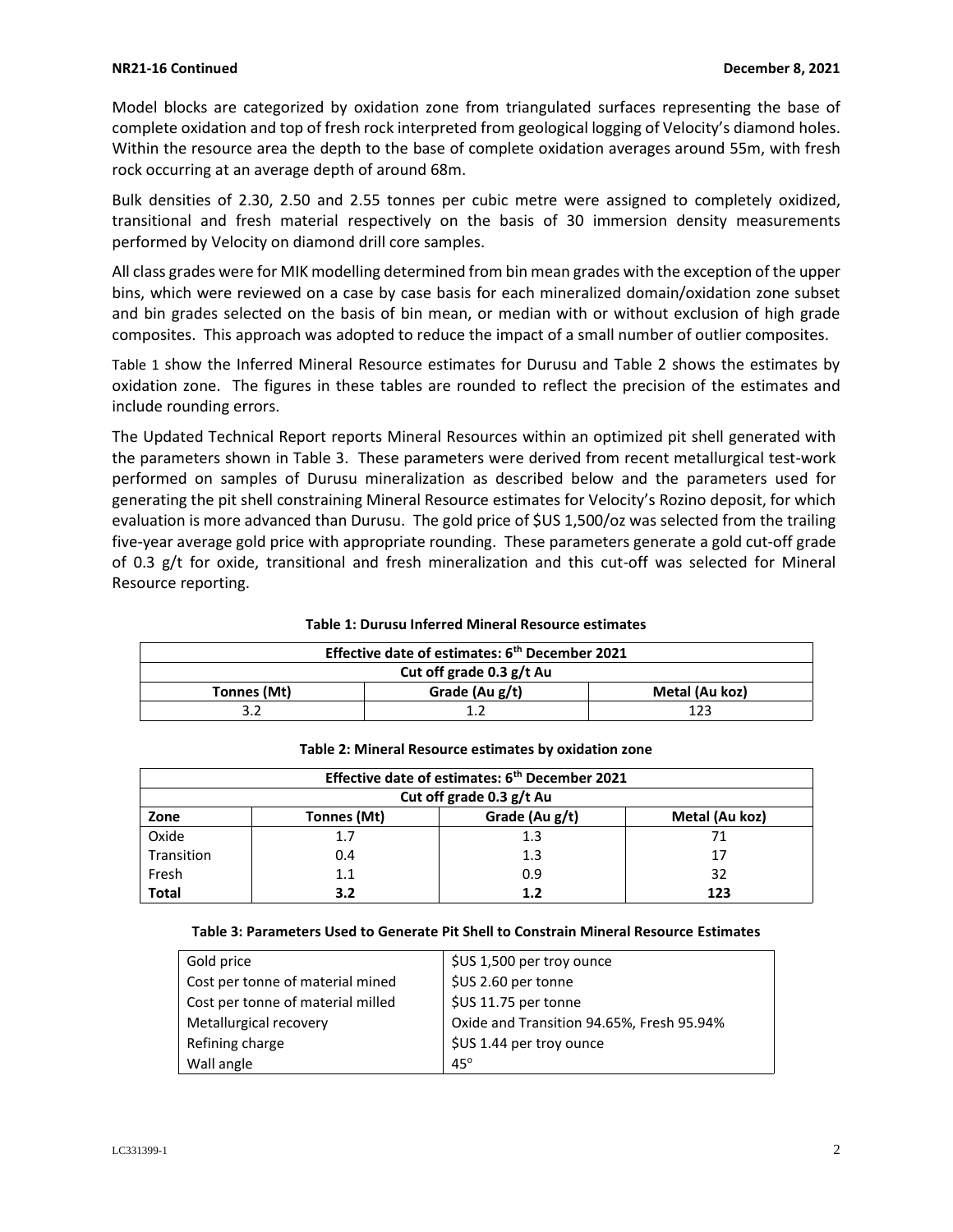The Updated Technical Report differs from the March 2021 Technical Report in that the Mineral Resources are reported from the February 2021 block model constrained within an optimal pit shell rather than being truncated at 180 m depth.



*Figure 1. Plan view of Inferred Mineral Resource extents relative to drill hole dataset*



*Figure 2. Representative section of Mineral Resource Estimate scaled and coloured by proportion above 0.3 g/t gold cut off grade*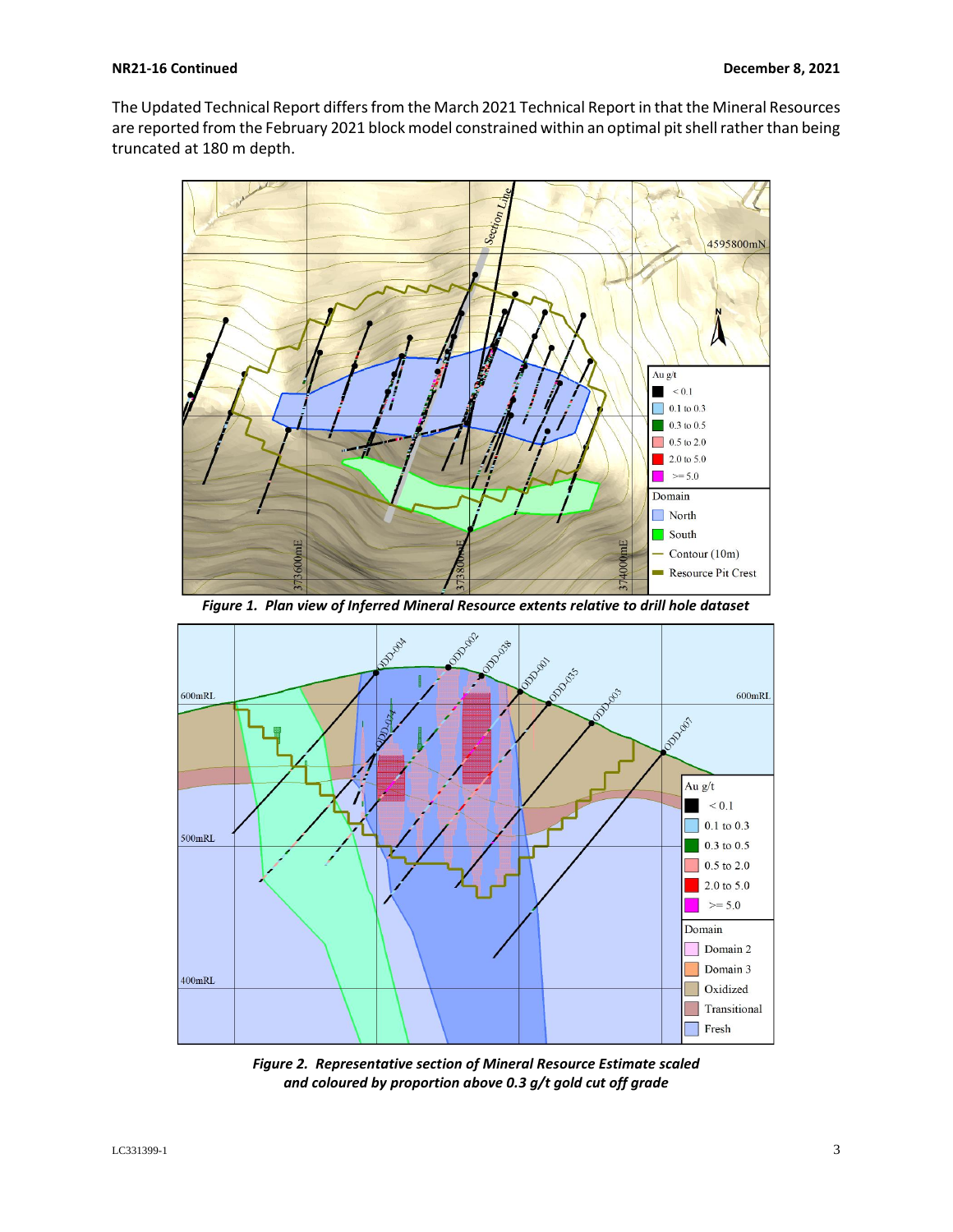## **Metallurgical Testing**

In August 2021 two composite samples of jaw-crushed coarse reject samples of Velocity diamond core were submitted to Eurotest Control EAD in Sofia ("Eurotest") for metallurgical test-work. These samples were selected as representing combined oxidised and transitional and fresh mineralization respectively as follows.

- Combined oxide and transition sample: ОМ-ОТ-01 was produced from 481 sample intervals comprising 391 and 90 samples from intervals geologically logged as oxidised and transition respectively.
- Fresh sample: OM-F-02 was produced from 343 sample intervals geologically logged as fresh.

The combination of oxidised and transitional material into a single sample for metallurgical test-work reflects the small proportion of Mineral Resources hosted by transitional material and the expected metallurgical similarity of the two material types.

Eurotest, Sofia, unified and homogenized each of the samples by hand-mixing for 30 minutes, followed by passing twice each through a riffle splitter and rotary splitter, with final splitting of homogenized sample into 1 Kg portions. The samples were subjected to test-work comprising complete chemical and mineralogical characterization, phase analysis (Diagnostic Leach Test) of gold present in each sample and testing to determine cyanide leaching kinetics and degree of gold recovery.

Gold head grades were determined for each sample from the average of four fire assays. The test results, including agitated cyanide leaching under the conditions shown in Table 4 demonstrate that mineralization represented by the two composite samples is amenable to standard Carbon in Leach (CIL) processing, with estimated gold recoveries of around 95% and 96% for the oxide/transition and fresh samples respectively. The test-work does not indicate any processing factors or deleterious elements that could have a significant effect on potential economic extraction.

Metallurgical test work for Obichnik mineralization available in March 2021 and described in the March 2021 Report comprised preliminary metallurgical tests performed by Geoengineering summarised in a 2010 Commercial Discovery report. Details of this older test-work, which gave gold recoveries of 80.6% to 97.6% from floatation tests and 81.3% from cyanide leach tests respectively are unknown. The Updated Technical Report describes the 2021 Eurotest metallurgical test work and summarises the older test-work. The author of the Updated Technical Report regards the 2021 Eurotest analyses as a more reliable indication of potential metallurgical recoveries for processing of Durusu mineralization than the older results.

## **General Notes with Respect to Technical Information**

The mineral resource disclosed herein has been estimated in accordance with the Canadian Institute of Mining, Metallurgy and Petroleum "CIM Definition Standards for Mineral Resources and Mineral Reserves" (CIM, 2014).

Mineral resources that are not mineral reserves do not have demonstrated economic viability.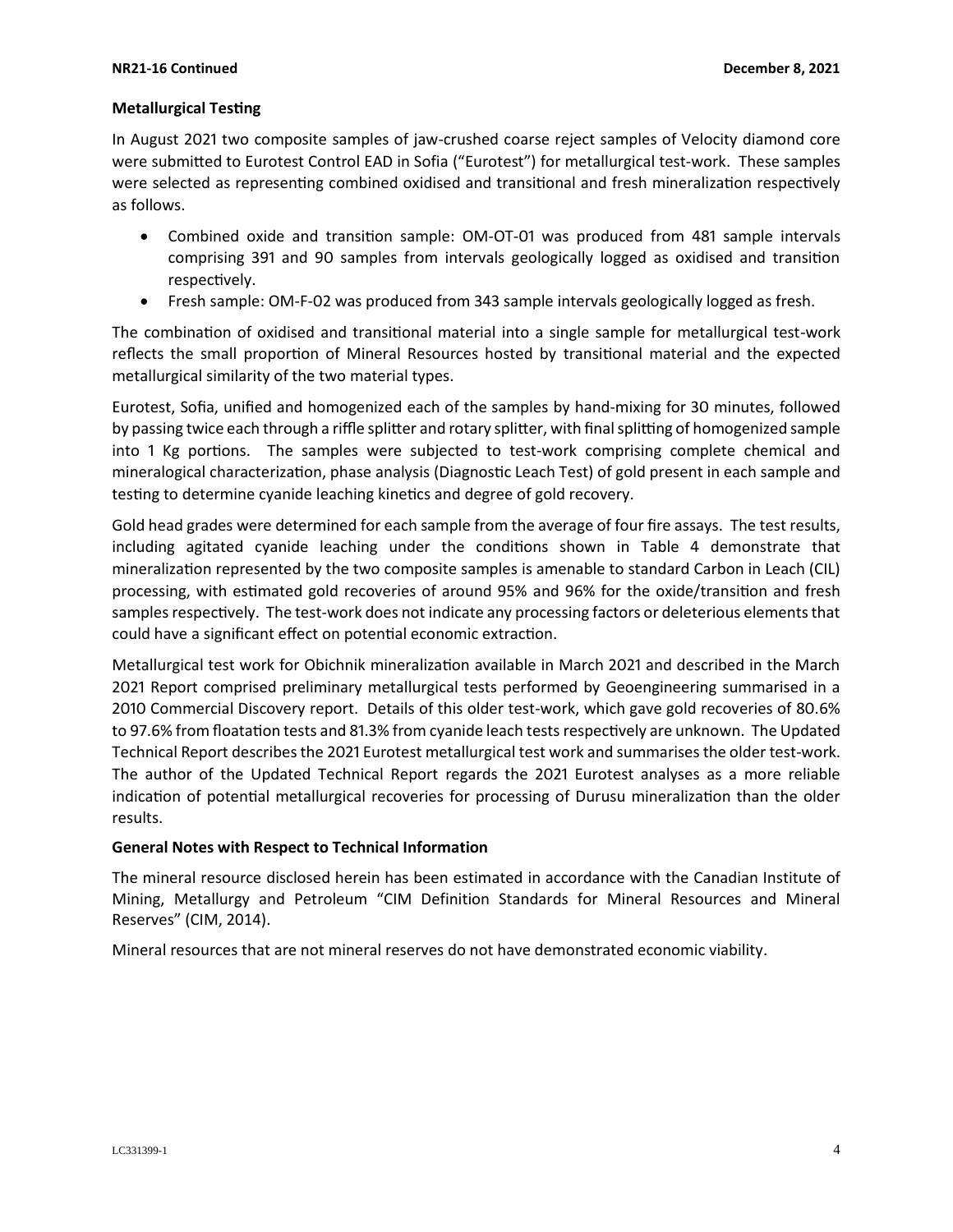| CIL Test of Oxide / Transition Sample OM-OT-01<br>(Carbon-10kg/t, 80%-200mesh, NaCN-2g/l, 48h) |                |                 |                |          |  |  |  |
|------------------------------------------------------------------------------------------------|----------------|-----------------|----------------|----------|--|--|--|
| Product                                                                                        | Agitation time | Volume / Weight | Au             | Recovery |  |  |  |
|                                                                                                | hr             | ml/g            | $mg/l$ , $g/t$ | %        |  |  |  |
| Sample                                                                                         | 0              | 1000            | 1.42           |          |  |  |  |
| Input solution                                                                                 | $\overline{0}$ | 2000            | $\Omega$       |          |  |  |  |
| Pregnant solution                                                                              | $\overline{2}$ | 20.00           | 0.16           | 21.83    |  |  |  |
| Carbon solution                                                                                | 48             | 20.00           | < 0.02         |          |  |  |  |
| Dry residue                                                                                    | 48             | 950.00          | 0.08           | 5.35     |  |  |  |
| Loaded carbon                                                                                  | 48             | 10.00           | 132            | 92.96    |  |  |  |
| Final recovery calculated relative to the dry residue<br>94.65                                 |                |                 |                |          |  |  |  |
| CIL Test of Fresh (sulphide) Sample OM-F-02<br>(Carbon-10kg/t, 80%-200mesh, NaCN-2g/l, 48h)    |                |                 |                |          |  |  |  |
| Product                                                                                        | Agitation time | Volume/Weight   | Au             | Recovery |  |  |  |
|                                                                                                | hr             | ml, g           | $mg/l$ , $g/t$ | %        |  |  |  |
| Sample                                                                                         | 0              | 1000            | 1.22           |          |  |  |  |
| Input solution                                                                                 | $\Omega$       | 2000            | $\Omega$       |          |  |  |  |
| Pregnant solution                                                                              | $\overline{2}$ | 20.00           | 0.24           | 39.34    |  |  |  |
| Carbon solution                                                                                | 48             | 20.00           | < 0.02         |          |  |  |  |
| Dry residue                                                                                    | 48             | 950.00          | 0.05           | 4.06     |  |  |  |
| Loaded carbon                                                                                  | 48             | 10.00           | 115            | 94.26    |  |  |  |
| Final recovery calculated relative to the dry residue                                          |                |                 |                |          |  |  |  |

## **Table 4: Summary of agitated leach test results**

# **Quality Assurance / Quality Control / Laboratory Independence**

The exploration and drilling program at Obichnik was designed and supervised by Stuart A. Mills, CGeol, the Company's Director of Geology, who was responsible for all aspects of the work, including the quality control/quality assurance program. On-site personnel at the project rigorously collect and track samples which are then security sealed and shipped to ALS Global laboratory in Romania. Samples were prepared and analyzed by fire assay using a 30-gram charge in compliance with industry standards. Field duplicate samples, blanks and independent controlled reference material (standards) are included in every batch. An additional sample taken from each pulverized sample is shipped to ALS Global laboratory in Ireland for aqua regia digest and silver plus multi-element analysis by Inductively Coupled Mass Spectrometry (ICPMS).

The sampling and metallurgical test-work was supervised by Daniel Marinov MAIG RPGeo, who is responsible for all aspects of the work, including the quality control/quality assurance program. Eurotest's operations have been accredited as compliant with ISO 9001:2015.

ALS Global and Eurotest are independent of Velocity and provided analytical services on a standard commercial basis.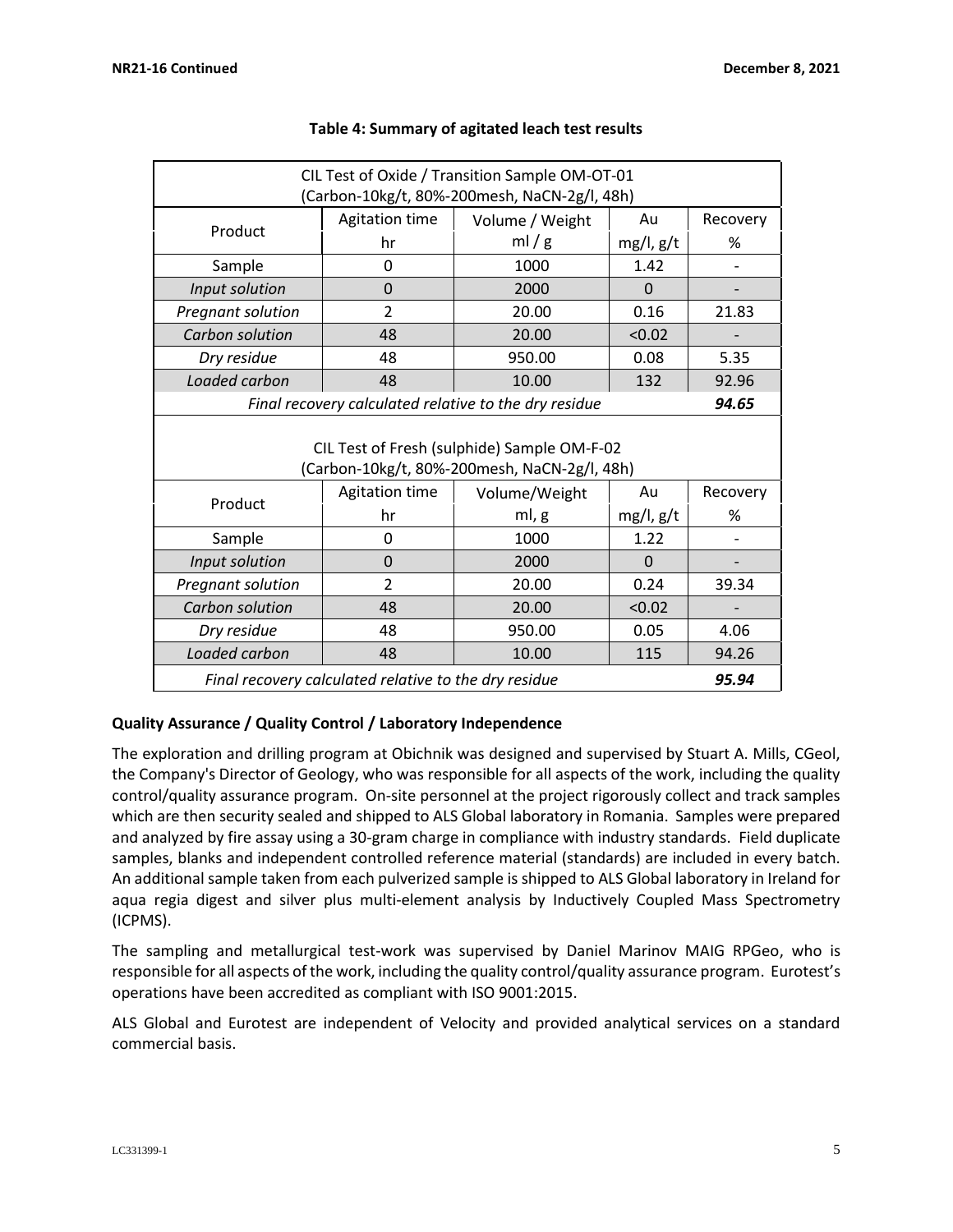#### **Qualified Persons**

The scientific and technical content of this news release that relates to Mineral Resource Estimates has been approved for disclosure by Jonathon Abbott, BASc, MAIG, a member of the Australian Institute of Geoscientists and employee of MPR Geological Consultants Pty Ltd. Mr. Abbott is a Qualified Person, as defined by NI 43-101. Mr. Abbott is independent of the Company.

The scientific and technical content of this news release has been approved for disclosure by Daniel Marinov, MAIG RPGeo, a Qualified Person as defined by NI 43-101 and the Company's Vice President Operations. Mr. Marinov is not independent of the Company as he is a director, officer and shareholder of the Company.

#### **About Velocity Minerals Ltd.**

Velocity is a gold exploration and development company focused on southeastern Bulgaria. Velocity's strategy is to develop a low cost centralized "Hub and Spoke" operation whereby multiple projects within this emerging gold district produce gold concentrates for trucking to a central processing plant for production of doré. The Company envisions staged open pit mining of satellite deposits and processing in a currently operating carbon-in-leach (CIL) plant. Velocity has a 70% interest in the Tintyava prospecting licence, which includes the Rozino gold project, and has entered into option agreements to earn a 70% interest in the Obichnik and Makedontsi gold projects and holds a 100% interest in the Iglika project. Velocity's management and board includes mining industry professionals with combined experience spanning Europe, Asia, and the Americas as employees of major mining companies as well as founders and senior executives of junior to mid-tier public companies. The team's experience includes all aspects of mineral exploration, resource definition, feasibility, finance, mine construction and mine operation as well as a track record in managing publicly listed companies.

On Behalf of the Board of Directors

*"Keith Henderson"* President & CEO

For further information, please contact: Keith Henderson

Phone: +1-604-484-1233 Web[: www.velocityminerals.com](http://www.velocityminerals.com/)

*Neither the TSX Venture Exchange nor its Regulation Services Provider (as that term is defined in policies of the TSX Venture Exchange) accepts responsibility for the adequacy or accuracy of this release.*

 $LC$ 331399-1 6 **CAUTIONARY STATEMENT REGARDING FORWARD-LOOKING INFORMATION**: This news release includes certain forward-looking statements and forward-looking information (collectively, "forward-looking statements") within the meaning of applicable Canadian and U.S. securities legislation. Forward-looking statements include, but are not limited to, statements with respect to: the anticipated exploration program results from exploration activities at the Project, the discovery and delineation of mineral deposits/resources/reserves and the anticipated business plans and timing of future activities of the Company. Often, but not always, forward looking statements can be identified by words such as "pro forma", "plans", "expects", "may", "should", "budget", "scheduled", "estimates", "forecasts", "intends", "anticipates", "believes", "potential" or variations of such words including negative variations thereof, and phrases that refer to certain actions, events or results that may, could, would, might or will occur or be taken or achieved. In making the forward-looking statements in this news release, the Company has applied several material assumptions, including without limitation, that market fundamentals will result in sustained gold demand and prices, the receipt of any necessary permits, licenses and regulatory approvals in connection with the future development of the Project in a timely manner, the availability of financing on suitable terms for the development, construction